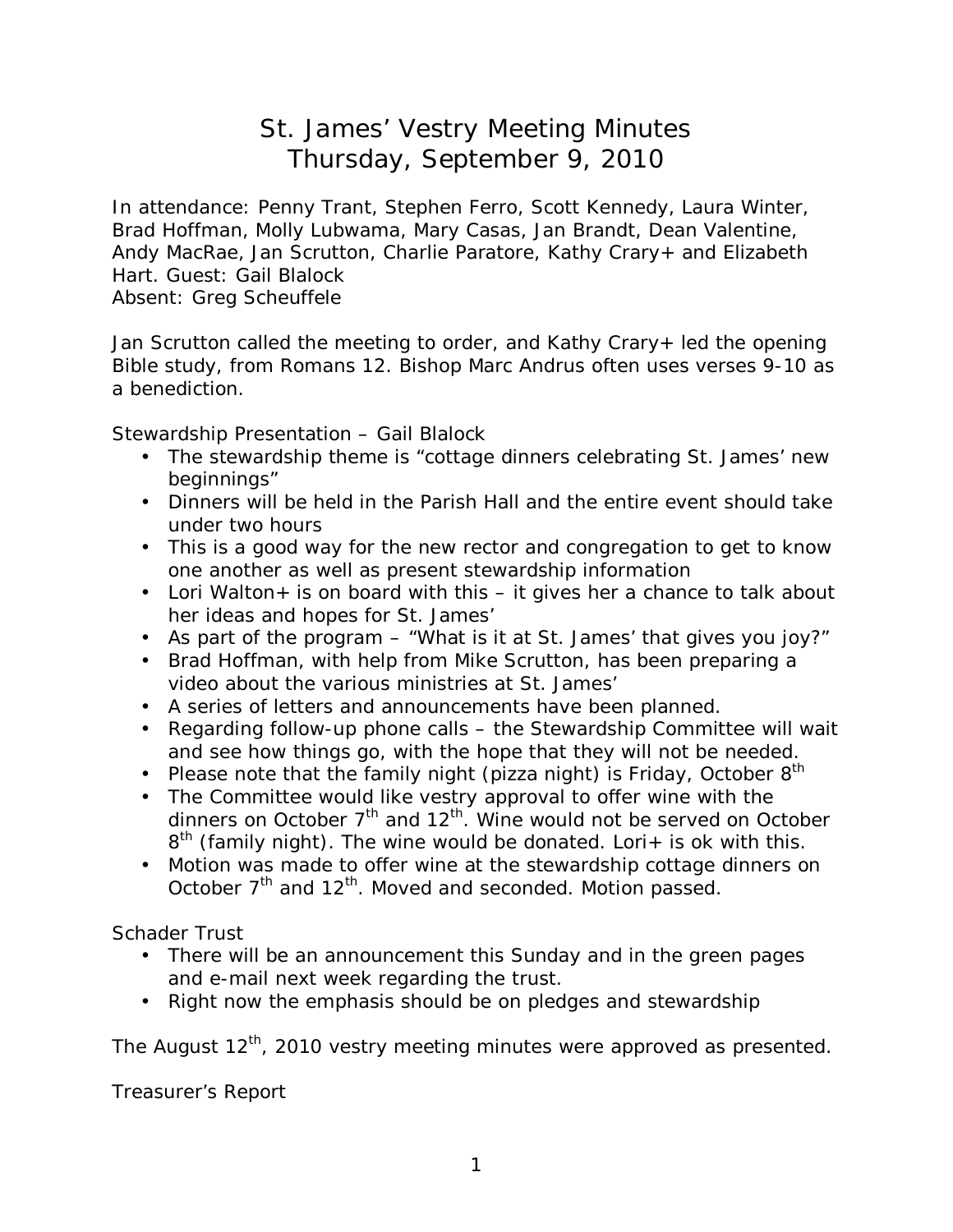- Pledges have picked up a little bit, but we are still 8% behind
- We have spent \$7536 more than we have brought in
- There is not a lot that can be cut from the budget
- Building pledges are 4% behind
- Most of the money from Fundraiser Clearing has been moved into operating
- We have several people who have had to withdrawal or change their pledges

## Calendar

September 19 – Deanery meeting at Holy Cross at 2 pm, which will include a discussion of the Diocesan assessment

September 21 – Little Church committee meeting at 7 pm

September 26 – Barbara Lyon's  $90<sup>th</sup>$  birthday and 6 am Bible study turns 30

October 1 – Lori's+ first day

October 3 – Lori's+ first Sunday

October 7, 8, 12 – Stewardship dinners

October 15 – Stewardship luncheon

The next three Wednesday services will be Morning Prayer.

Certification of Deanery Reps

Motion was made to approve the certification of the Deanery representatives for the Diocesan Convention. Moved and seconded. Motion passed.

## Cluster Reports

Congregational Care and Social Ministries – as submitted

• Abode Services may be changing the Winter Relief program. Gregg Feeney is enthusiastic about it, but it needs to be reviewed by the vestry.

Worship and Christian Formation – as submitted

Facilities – as submitted

- The new double doors are keyed to a level 2 key
- Fire Marshal is happy with the exit signs we received a good report
- Smoke/carbon monoxide alarms are needed for EB1 will probably have to buy new ones.
- Accounting office has been painted

Parish Life – will be busy this weekend

Communications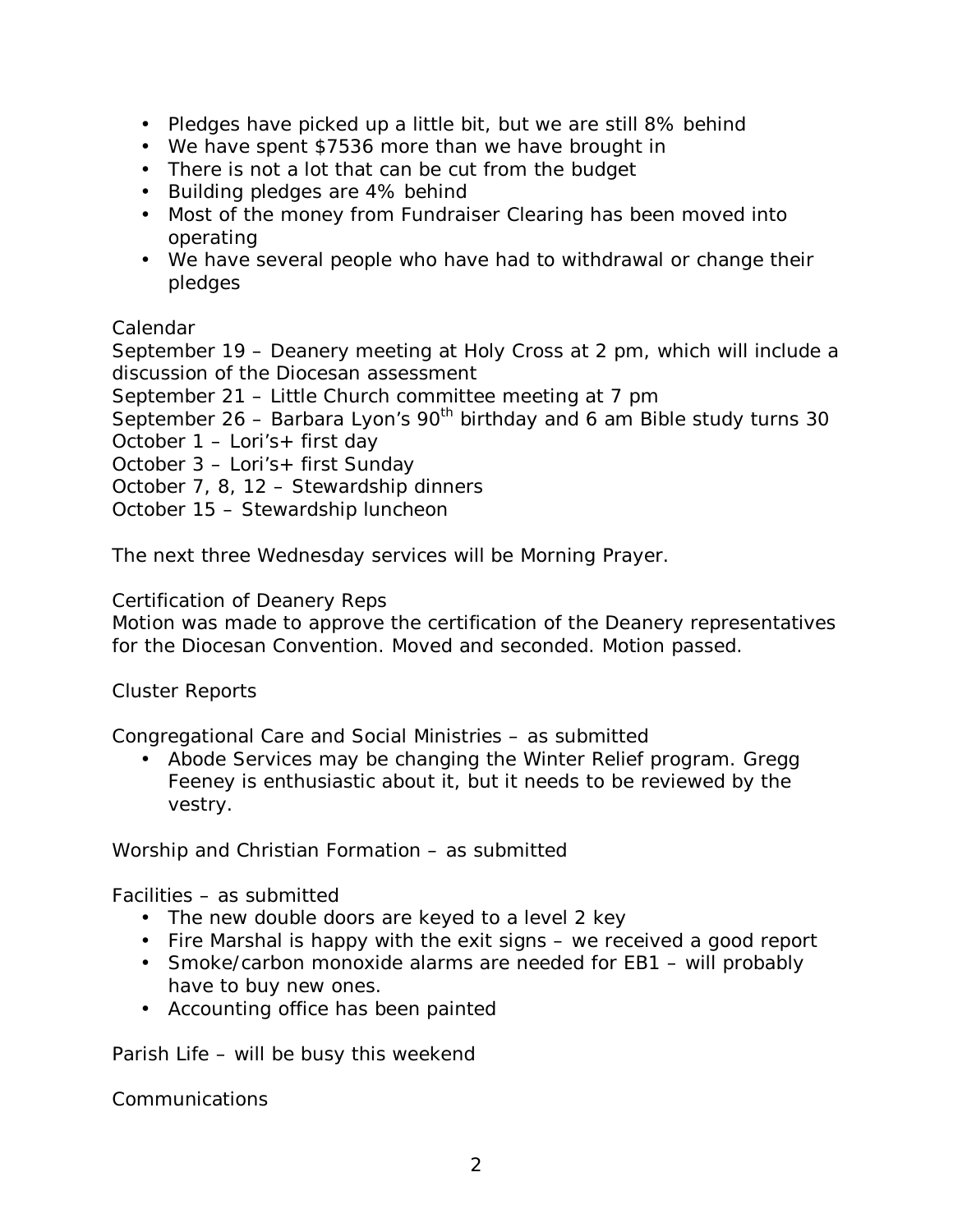- Hope to have the Rector Directory completed by the time Lori+ starts
- Remind people to request a new nametag if needed, and to wear their nametags
- The Window newsletter will go back to being reviewed by the rector and the two wardens before it is published

Kathy Crary's+ Report

- Kathy+ will be doing the requiem at Grace Cathedral this Saturday at 11 am. It is also the requiem for 9/11.
- Thanks to the all those who have served as office support
- The sacristy has been cleaned out by Laura Winter ,Mary Casas, Margaret Rainey and Kathy+
- Kathy+ has been compiling a list of who have attended and communed up to this point for Lori+
- Gretchen Bynum's funeral was held on August 21 $^{\rm st}$ .
- Kathy+ had an interview with Michael Barlowe both an exit interview for St. James' and also for information needed as a finalist for the rector position at Christ Church.

Senior Warden Notes

- There will be a group photo of the congregation taken right after Kathy's+ last service
- Mary Casas and Jan Scrutton will talk with Lori+ towards resolving the staffing issues
- Jerry Drino+ will be our supply priest for the next two week
- Thank you to Kathy+ for the last two years, for what she brought to us, and the great example of what an interim time can be.
- Information on the various St. James' committees/ministries and when they meet is needed for the vestry handbook

Stephen Ferro led the closing prayer.

Personnel Meeting

Letter of Agreement

Motion was made to approve the Letter of Agreement between Lori Walton+ and St. James' Episcopal Church. Moved and seconded. Motion passed.

Respectfully submitted,

Elizabeth Hart Clerk of the Vestry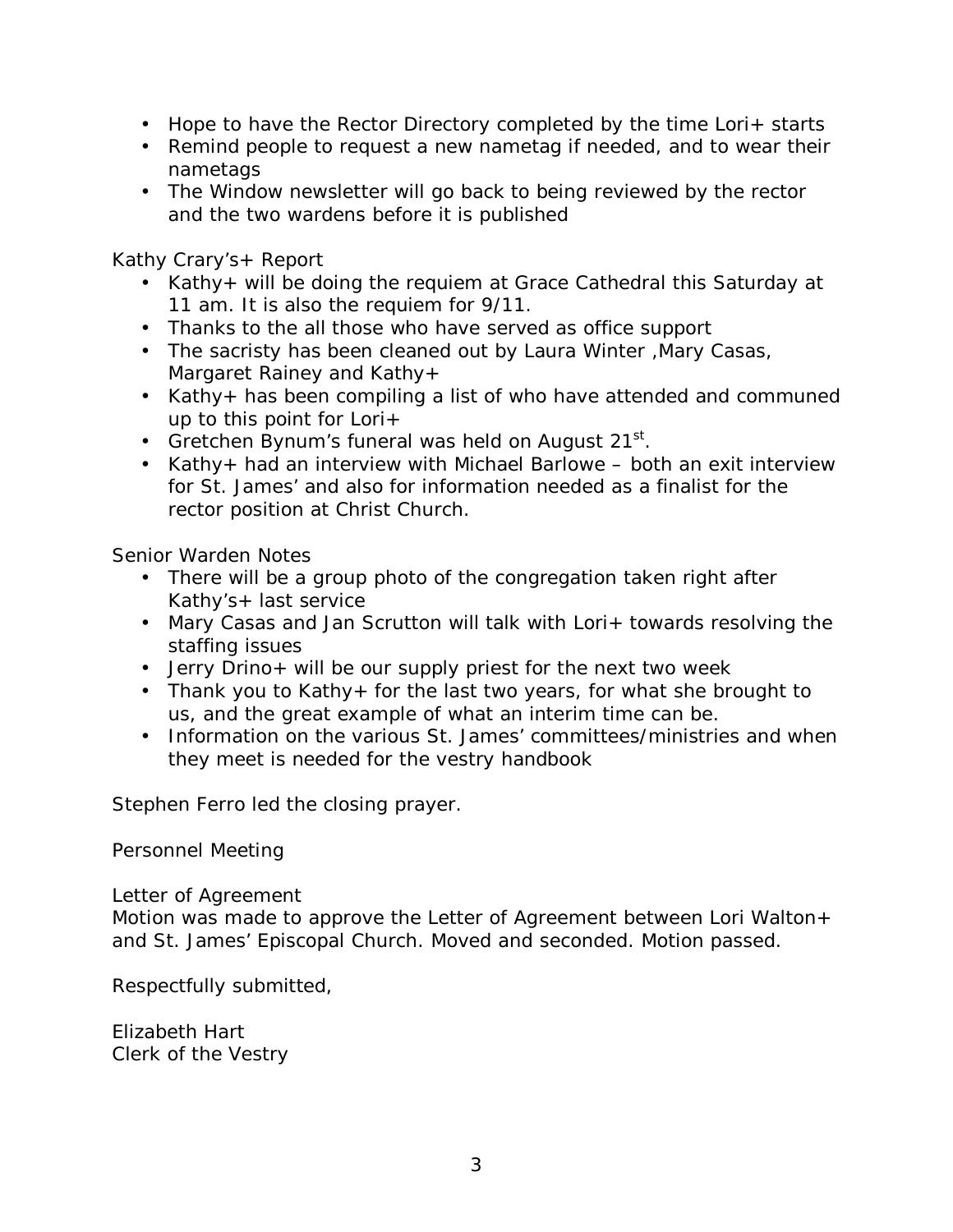Lead Team Report. Sept 2010

The Lead Team have worked on Lori's LOA to be bought to the Vestry on Thursday. They have taken the advice of Canon Michael and are grateful to Janet Fischer for checking out wording when asked.

Plans are in hand (thanks to Mary, Al and Ron) to decorate the office once Kathy leaves.

Mary has a welcome committee to plan a few things for Lori.

We have given feedback to Canon Michael to allow him to feedback to our other 2 candidates.

Penny has been coordinating the office cover with assistance from Gail, Valle and Ruth. Thank you to everyone.

We have plans to work with Lori on advertising for a new member of staff.

The Stewardship team has been working hard on this years pledge drive. A presentation will be made at the Vestry meeting. Wardens have been working to support the group. We hope all Vestry members will be able to make one of the dinners/lunch being held in the run up to Pledge Sunday.

The Facilities Use Agreements have been sent out and are due for return by 30th Sept.

From the Lead Team Goals we still need to work to support the IT review but this is being worked on by the IT group.

We still also need to work on our goal about defining the treasurer's roles and looking at how they could be divided into more than one job description (even if we can't fill the roles) This will be something we can continue to work on when Lori arrives.

Jan & Mary

## \*\*\*\*\*\*\*\*\*\*

September Congregational Care and Social Ministries Report

We continue to work with the groups and teams found under our clusters and let them know we are available to support them in their activities.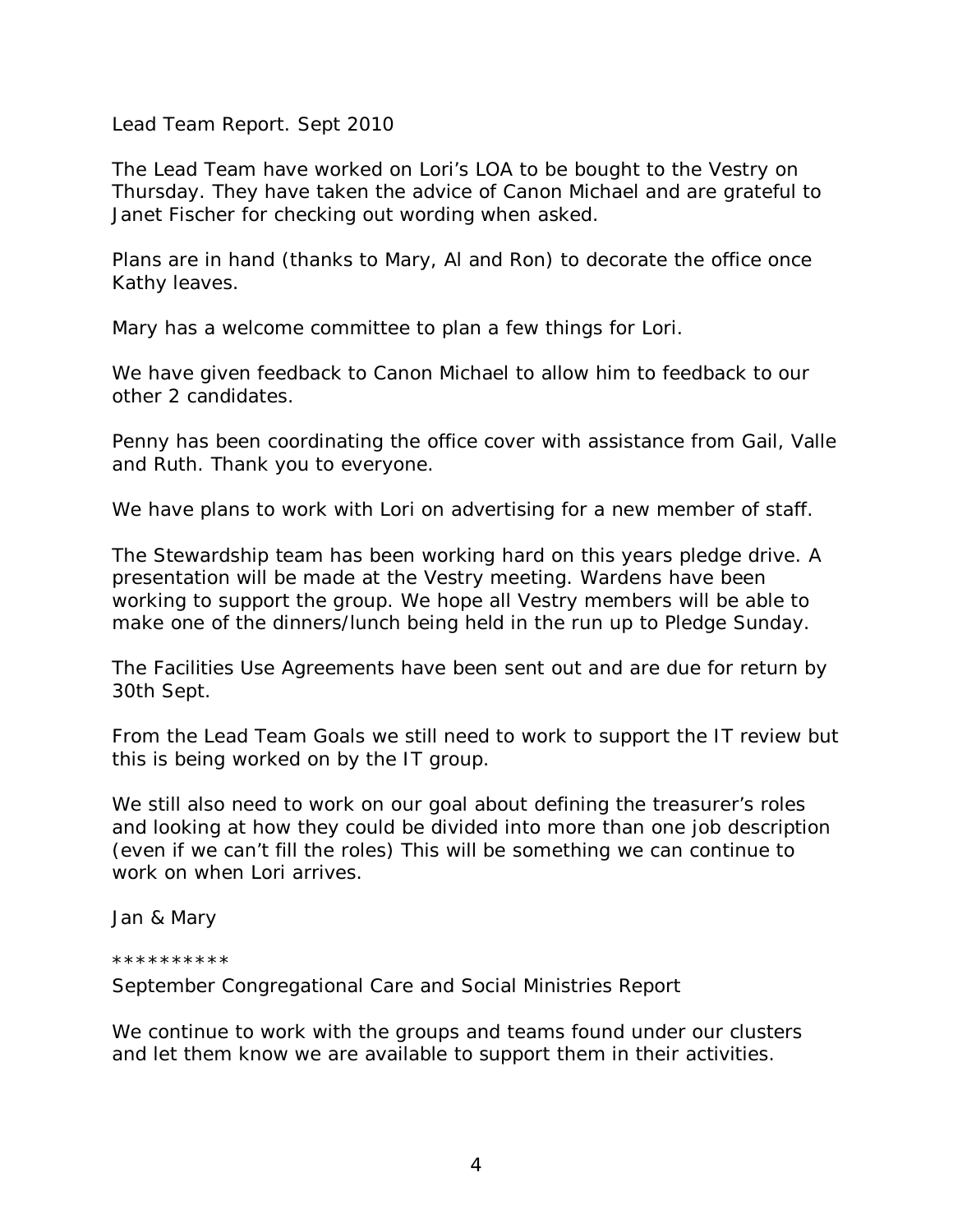We continue to work on our yearly goals. We are letting the teams found under our cluster to know we are here to support them and if they need any assistance to contact Andy or I.

We continue to set up bags for the pantry and will be putting an article in the August Window requesting items for the pantry from the congregation.

We are in the process of gathering information on all the groups that are under the CC & SM Clusters.

- Congregational Care
	- o Eucharistic Visitors
	- o Healing Ministry
	- o Loss Support Group
	- o Woman's Spirituality
- Social Ministries
	- o ABODE Services
	- o ABODE Services Sunrise Village
	- o Abode Services Winter Relief
	- o AEMCH An Episcopal Ministry to Convalescent Homes
	- o Blood Drives for the Blood Center of the Pacific
	- o Centerville Free Dining room
	- o Comforters Guild and Prayer Shawl Ministry
	- o Walk-a-Rock-athon for Winter relief

We are working with the Stewardship committee to create a video of the groups the Church supports especially those groups through Abode services.

Thank you, respectfully submitted Andy MacRae and Brad Hoffman CC & SM cluster (09/07/2010)

\*\*\*\*\*\*\*\*\*\*

WCF Cluster report, September 2010

Kathy's tenure at St James is coming to an end, she will be celebrating her last service with us on September 12, 2010. We hope everyone will join us as we celebrate her time with us and say farewell to her. We will have one service that Sunday, at 10:00 am. As Kathy leaves us, we look forward to welcoming our new rector Lori, her start date is October 3, 2010. Jerry Drino will be back with us for the two weeks between Kathy's departure and Lori's start date.

Margaret Rainey and Mary worked with Kathy to clean and organize the sacristy in the Church.